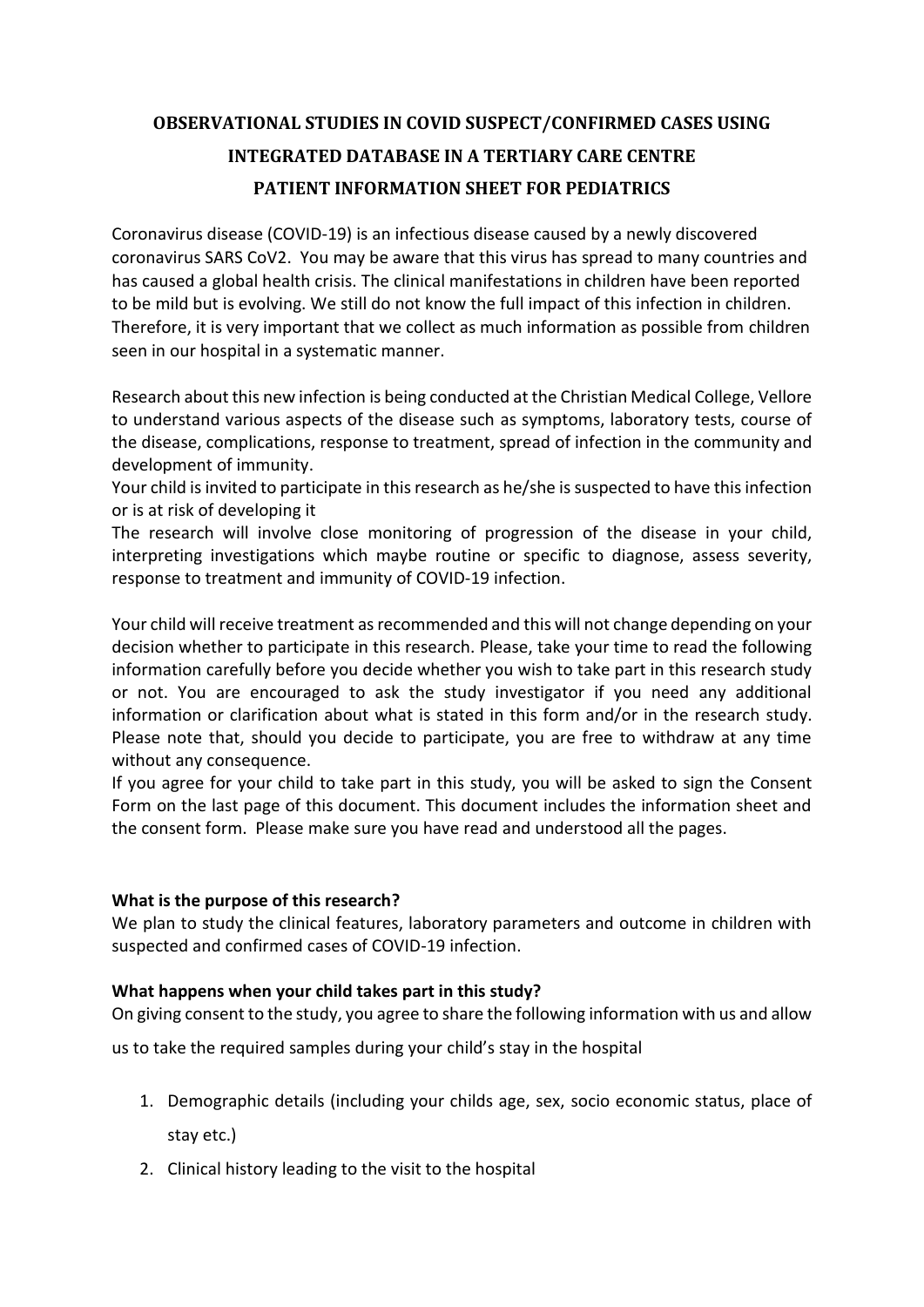- 3. Relevant history such as
	- i. Travel and exposure history to known Coronavirus infected patient
	- ii. History of medications
	- iii. Comorbidities history
	- iv. And such other details which maybe relevant for the research
- 4. Laboratory samples
	- 1. Blood: Apart from the routine blood samples, blood may be collected for special tests pertaining to the viral infection – this may include viral antibody level, viral load, immune response, and blood test to assess the organ functions
	- 2. Swab: The virus is detected in RT-PCR test run on respiratory samples. The specimen may be collected through nose/mouth and /or Endotracheal tube (ET only if patient is intubated for worsening lung condition)
	- 3. And if any such other samples which may be required will be explained to you before you consent for the study

We would like to assure you, that the amount of blood taken will be minimal and will not cause any major discomfort to your child. All the laboratory sample collection will be performed by experienced health care workers only.

5. Other investigations:

Some other investigations maybe performed during your childs stay in the hospital to carefully monitor your lung and cardiac function. These tests are non-invasive and will not hurt your child.

- 6. Your child's clinical course in the hospital will be closely followed and documented in the database
- 7. On discharge, there may be telephonic follow up of your child's health condition.

# **Are there any risks to participate in this study?**

Your child will not be exposed to any risk other than routine risk involved in blood collection, which may cause a small amount of pain, bleeding, and/or bruising at the place in the arm